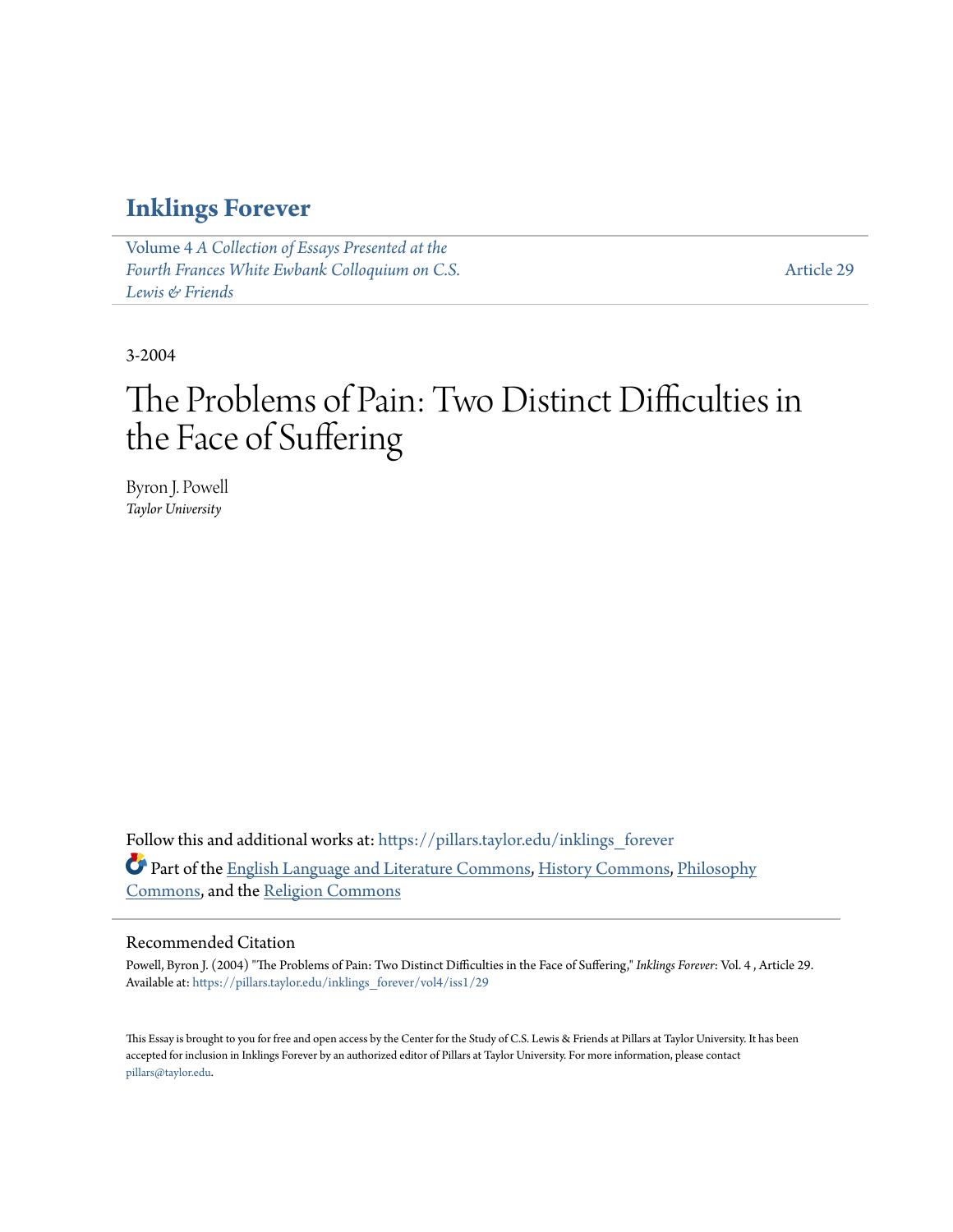## The Problems of Pain: Two Distinct Difficulties in the Face of Suffering

**Cover Page Footnote** Undergraduate Student Essay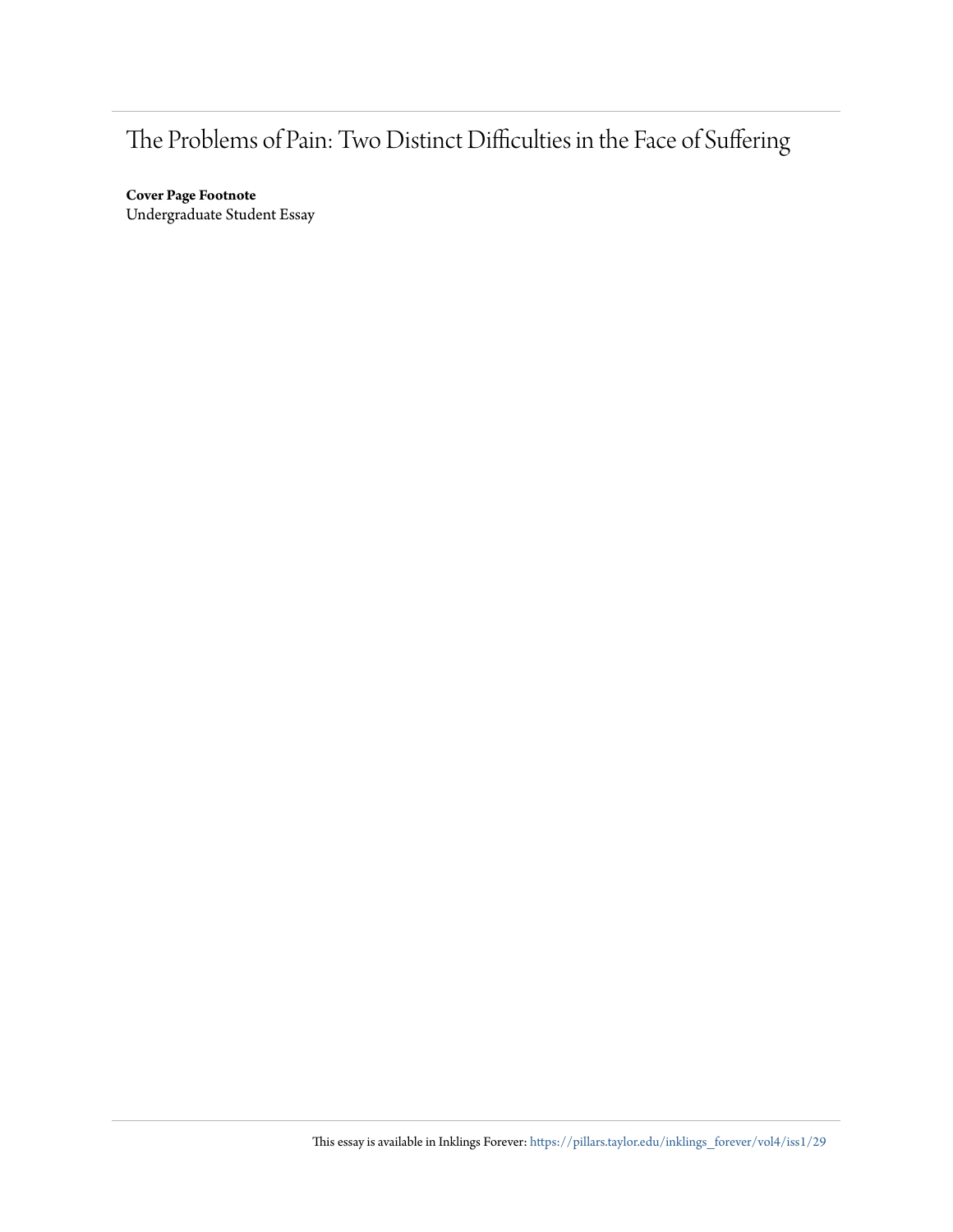#### **The Problems of Pain: Two Distinct Difficulties in the Face of Suffering** Byron J. Powell

*"The earth is soaked from crust to core with the tears of humanity." —Fyodor Dostoyevsky*

The task of the Christian apologist is to eliminate intellectual obstacles that individuals may stumble upon as they negotiate the intellectual path to Christendom. For example, issues such as the existence of evil, hypocrisy, and miracles often prove to be intellectual hindrances potentially preventing multitudes of people from coming to Christ. C.S. Lewis, perhaps the most brilliant Christian apologist of the twentieth century, was tremendously successful in helping to remove such obstacles through the medium of his literary works.

The world we live in is one in which suffering often seems to reign supreme. It would be most difficult to identify a single individual who has not suffered in some way, shape, or form. In fact, pain and suffering are so pervasive that it is safe to say that everyone who walks the earth has suffered, is suffering, or will suffer in the future. One cannot escape it, for it is an undeniable fact of life. Lewis testifies to the inevitability of suffering in his writing:

Try to exclude the possibility of suffering which the order of nature and the existence of free wills involve, and you find that you have excluded life itself (*Problem of Pain* 31).

Both God's Word and shared human experience echo Lewis's sentiments. That being said, the existence of pain has proven problematic, as Christians and non-Christians alike encounter a God who allows such suffering to occur.

Upon close examination of this issue, it becomes apparent that the problem of pain is two-fold. The problem of pain has a philosophical or theoretical component as well as a practical component, both of which are addressed in Lewis' works. Lewis describes the philosophical problem in *The Problem of Pain*:

If God were good, He would wish to make his creatures perfectly happy, and if God were almighty, He would be able to do what He wished. But the creatures are not happy. Therefore God lacks either goodness or power or both (*Problem of Pain* 23).

The practical problem of pain deals not with the intellectual task of reconciling a good and all-powerful God and a suffering people, but rather with the difficulty in relating to God in the midst of pain and suffering.

#### **The Philosophical Problem of Pain**

It is human nature to shrink from pain. What child does not cringe at the very thought of a spanking? Who eagerly anticipates getting a tooth drilled at the dentist office? Aversion to pain is simply instinctual. However, any parent or dentist would be quick to warn against the dangers of leaving children undisciplined, or to avoiding the dentist chair. So why does one avoid pain at all costs? Perhaps the rise of hedonism in modern society has made it increasingly difficult to recognize the benefits of experiences which seem a bit unpleasant. Regardless of the reason for man's loathing of pain, it is a beneficial and necessary part of life. In fact, Scripture is bold enough to identify adversity and affliction as the bread and water of life (Isaiah 30:20). Certainly, there are several reasons why the Lord allows suffering. Some of these reasons will no doubt remain mysteries on this side of Heaven. However, Lewis provides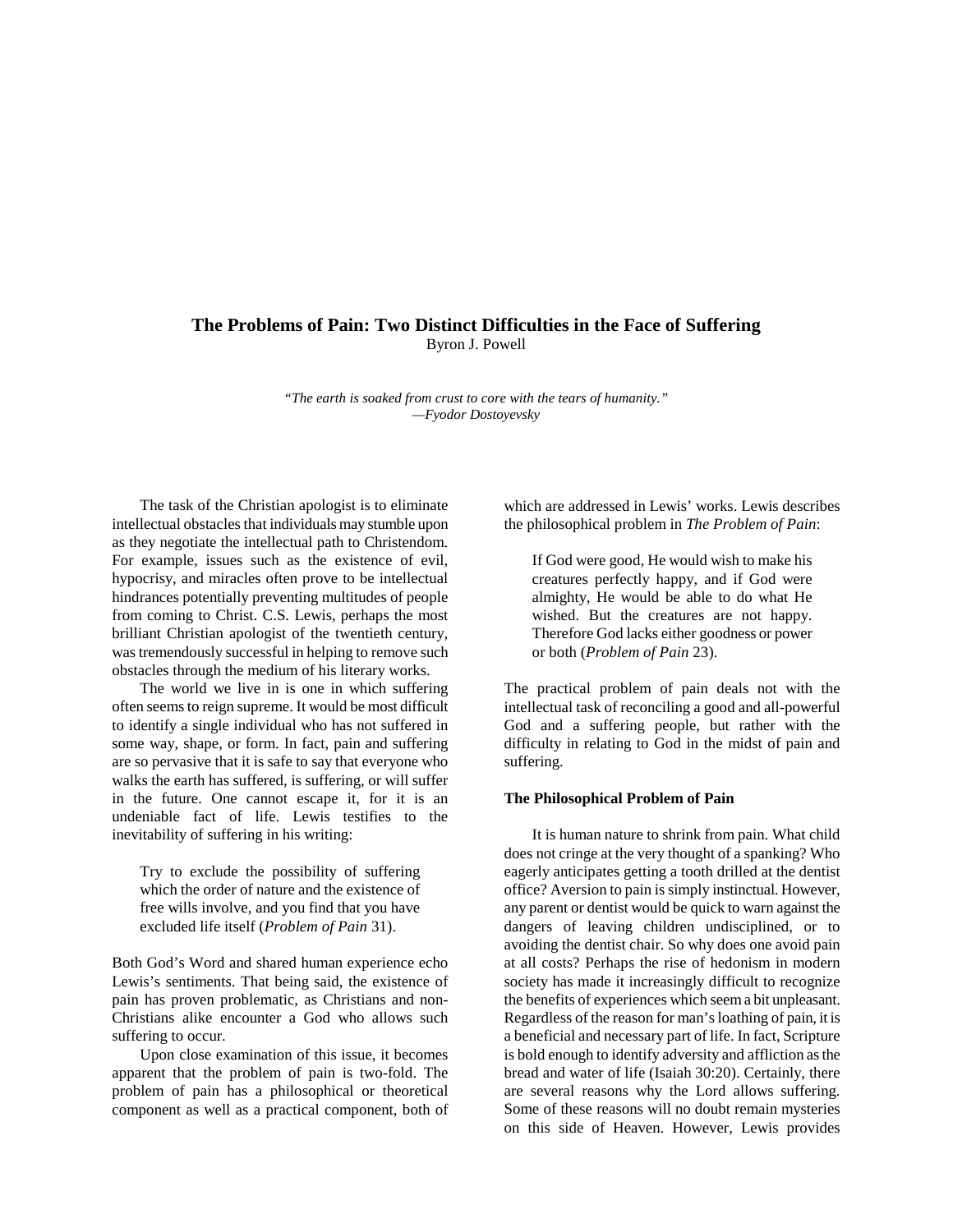several valid pieces of rationale for God allowing pain and suffering. He claims that God's concepts of goodness and love differ greatly from fallen man's, that a correct understanding of sin will bring suffering into proper perspective, and that God uses pain and suffering to purify His children and rouse them from their selfish and complacent lifestyle.

It is extremely difficult to understand why God would allow pain and suffering, because God's definitions of goodness and love differ greatly from mankind's. Scripture affirms that God's wisdom is far superior to human wisdom. 1 Corinthians 3:19 goes as far as to say that, "... the wisdom of this world is folly with God." God's Word also maintains that man will never fully understand his ways on this side of Heaven. Fallen man's understanding of the truth is imperfect, like the silhouette of a creature on a dark and foggy evening that is spotted in the distance. It is imperative that one does not forget their own limitations, so that they might look upon the Lord's wisdom with fear and reverence.

Lewis reaffirms the Scriptural truths mentioned above by begging his readers to consider the inherent differences between the human conceptualization of goodness and love and the perfect representation of goodness and love that is the Lord's. Lewis is quick to note that although the human idea of goodness and love is very different from the Lord's, it differs mostly in the degree of perfection. Lewis describes it as differing, ". . . not as white from black but as a perfect circle from a child's first attempt to draw a wheel" (*Problem of Pain* 35). Therefore, it becomes evident that the human perception of goodness may not be goodness at all when placed under the Lord's perfect judgment. That is, He may desire something much greater for us. George MacDonald, who Lewis identifies as his spiritual master, once wrote, "The Lord never does the next best. The thing He does is always better than the thing He does not" (*The Elect Lady* 324). Lewis also observes that love is something much more than kindness. In fact, when one demonstrates true love, they demand more of the beloved, desiring that they suffer rather than be "happy in contemptible and estranging modes" (*Problem of Pain* 36). It seems as if love and goodness are associated only with kindness, gentleness, grace, and mercy. However, love is just as likely to arrive with discipline or even wrath as its companion. Once again, man's perception of goodness is skewed, distorted, and altogether incomplete. The tragedy is that they only short change themselves when they limit goodness to these warm and safe feelings. God desires so much more for them than what they see fit to demand of Him. In his essay, *The Weight of Glory*, Lewis addresses this idea that man is far too easily pleased. He remarks:

Indeed, if we consider the unblushing promises of reward and the staggering nature of the rewards promised in the Gospels, it would seem that Our Lord finds our desires not too strong, but too weak. We are halfhearted creatures, fooling about with drink and sex and ambition when infinite joy is offered us, like an ignorant child who wants to go on making mud pies in a slum because he cannot imagine what is meant by the offer of a holiday at the sea. We are far too easily pleased (*The Weight of Glory* 26).

The things that become so captivating, such as food and drink, sex, work, or even family are very good things that are blessings from the Lord. However, these things are not the best, especially when they are placed in contrast with God's offer of infinite joy! Fallen man's reluctance to trust and obey the Lord's commands is indication enough that it is extremely difficult for them to decipher between what is good and what is the best. George MacDonald reiterates this concept as he remarks:

Man finds it hard to get what he wants, because he does not want the best; God finds it hard to give, because He would give the best, and man will not take it (*Unspoken Sermons II*, 142).

It is obvious that one's understanding of goodness and love needs to be measured against that of the Lord's, lest it be reduced to mere kindness, or worse. That said, the existence of pain and suffering becomes even harder to grasp due to an improper understanding of sin.

A proper understanding of sin, both individual and corporate, is crucial to the understanding of pain and suffering. There are several distinctions that need to be made when discussing this sensitive area. There are those that have misconstrued God's Word, thus equating every pain and suffering with some type of personal sin. Individual sin may in fact result in God's punishment, which leads to the pain and suffering of the guilty party. This is supported Biblically in parts of the Old Testament as well as in Revelation. However, it would be absurd to attribute all suffering to Divine wrath. God's Word reveals several instances in which suffering is not punitive. Certainly Job, who suffered more than most men ever will, was not being punished when he endured such terrible trials. Likewise, Jesus makes it clear in John 9:1-3, that suffering and sin are not always causally linked. It is safe to say that the direct punishment accounts for only a small fraction of the pain and suffering that permeates all creation. However, sin still rears its ugly head in this world, stinging all humanity with its iniquitous venom. Genesis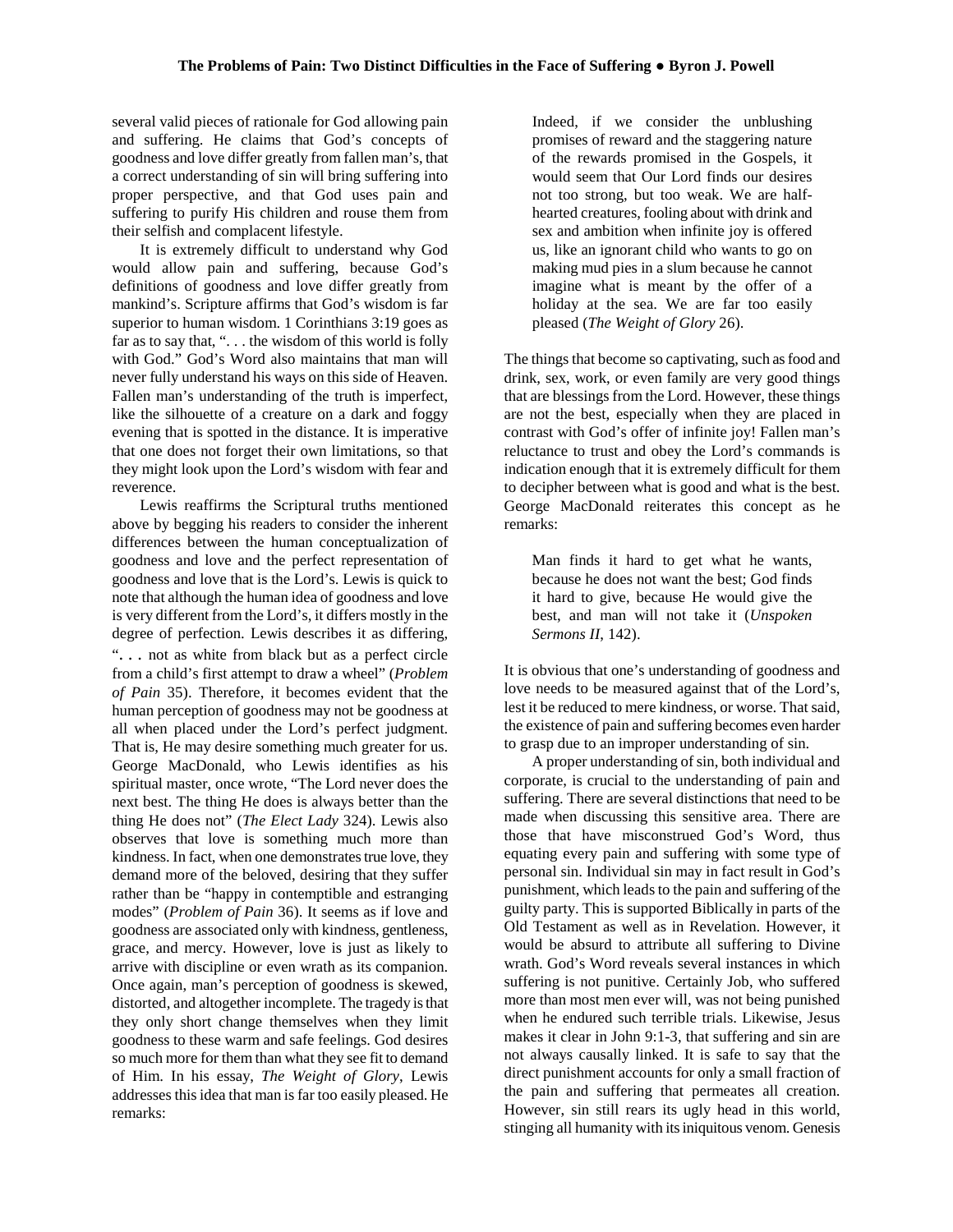6:5 conveys this unfortunate news, and testifies to the darkness of man's soul. It states that, "the wickedness of man was great in the earth, and that every intention of the thoughts of his heart was evil continually." Thus, it is imperative that one thoroughly examines their soul, in order to recognize the utter depravity within. This introspection inevitably gives birth to humility, which facilitates a certain appreciation for the existence of pain and suffering. As Lewis remarks:

When we merely say that we are bad, the "wrath" of God seems a barbarous doctrine; as soon as we perceive our badness, it appears inevitable, a mere corollary from God's goodness (*Problem of Pain* 52).

This basic awareness of sin is fundamental to all Christianity. The truth of the matter is that man has the tendency to underestimate the wickedness of his own heart. Lewis mentions that man often errs in calling his habitual acts of transgression rare offenses, and of making the opposite mistake with his exceptional virtuous acts, calling them the norm (*Problem of Pain* 53). He also accuses man of being impenitent in his treatment of sin by failing to view them as pertinent to his present situation, and even of laughing in retrospect (*Problem of Pain* 54). He begs that sinners repent and recall that their salvation was not inexpensively gained, but rather paid for in full on a cross. Lewis also warns against man's tendency to excuse sin, due to the fact that he is surrounded by "friends in low places" (*Problem of Pain* 55). Sin is not excused simply because it is so popular. Lewis states that all men need to come face to face with the moral law. He mentions that:

The moral law may exist to be transcended: but there is no transcending it for those who have not first admitted its claims upon them, and then tried with all their strength to meet that claim, and fairly and squarely faced the fact of their failure (*Problem of Pain* 58).

When one arrives at these conclusions regarding the status of their heart, repentance and humility are sure to follow. However, man is most often stubborn to the core, filled with a ride that demands that life be lived on their terms. This selfish and individualistic attitude is contrary to what Lewis calls "the proper good of a creature," thus it becomes necessary for God to intervene and trouble this life that man fancies as their own (*Problem of Pain* 80).

This leads to what are perhaps the most important purposes of pain and suffering. God blesses us with affliction, because it is often the only way He is able to get our attention. Also, He uses pain and suffering as a

purifying fire. Lewis wrote that, "... Tribulations cannot cease until God either sees us remade or sees that our remaking is now hopeless" (*Problem of Pain* 95).

At first glance, it is surprising that the Lord's only recourse is the implementation of pain and suffering to garner the attention of His delinquent creation. Yet if one takes a second to reflect on the tendency of al mankind, it becomes obvious that pain and suffering are in fact the most expedient way to wake mankind from their slumber. As mentioned above, man is too easily pleased. He is easily given over to the simple comforts and pleasures of life. As Lewis notes:

While what we call 'our own life' remains agreeable we will not surrender it to Him. What then can God do in our interests but make 'our own life' less agreeable to us, and take away the plausible sources of false happiness? (*Problem of Pain* 85)

It is practically a law of nature, that man credits himself when life seems agreeable to him. Man's pride is extensive, and he will not often fall to his knees on his own accord. Therefore, it becomes necessary for the Lord to knock His creature's legs out from under them. Pain and suffering demand attention, for "every man knows that something is wrong when he is being hurt" (*Problem of Pain* 82). Lewis describes the role of suffering most eloquently when he writes that, "God whispers to us in our pleasures, speaks in our conscience, but shouts in our pains: it is His megaphone to rouse a deaf world" (*Problem of Pain* 83). The Lord uses this "megaphone" that is pain as an instrument to penetrate the thick skulls of mankind. For man is stubborn and senseless and must, as Lewis said, ". . . be knocked silly before he comes to his senses" (*A Grief Observed* 36). The Lord also allows his children to suffer, so that their faith may be strengthened and that they may be purified in the fires of affliction. James 1: 3-4 supports this claim in stating, "For you know that the testing of your faith produces steadfastness. And let steadfastness have its full effect, that you may be perfect and complete, lacking in nothing." Lewis noted that the more one understands that God's intention is to "hurt only to heal," the more they yield to affliction, with the realization that the present suffering is completing a good work in them (*A Grief Observed* 35). It is because of the Lord's great love that He subjects us to such horrible pain. George MacDonald illustrates this point:

The Son of God loves so utterly that He will have His children clean, and if hurt and sorrow, pain and torture, will do to deliver any one of them from the horrible thing . . . the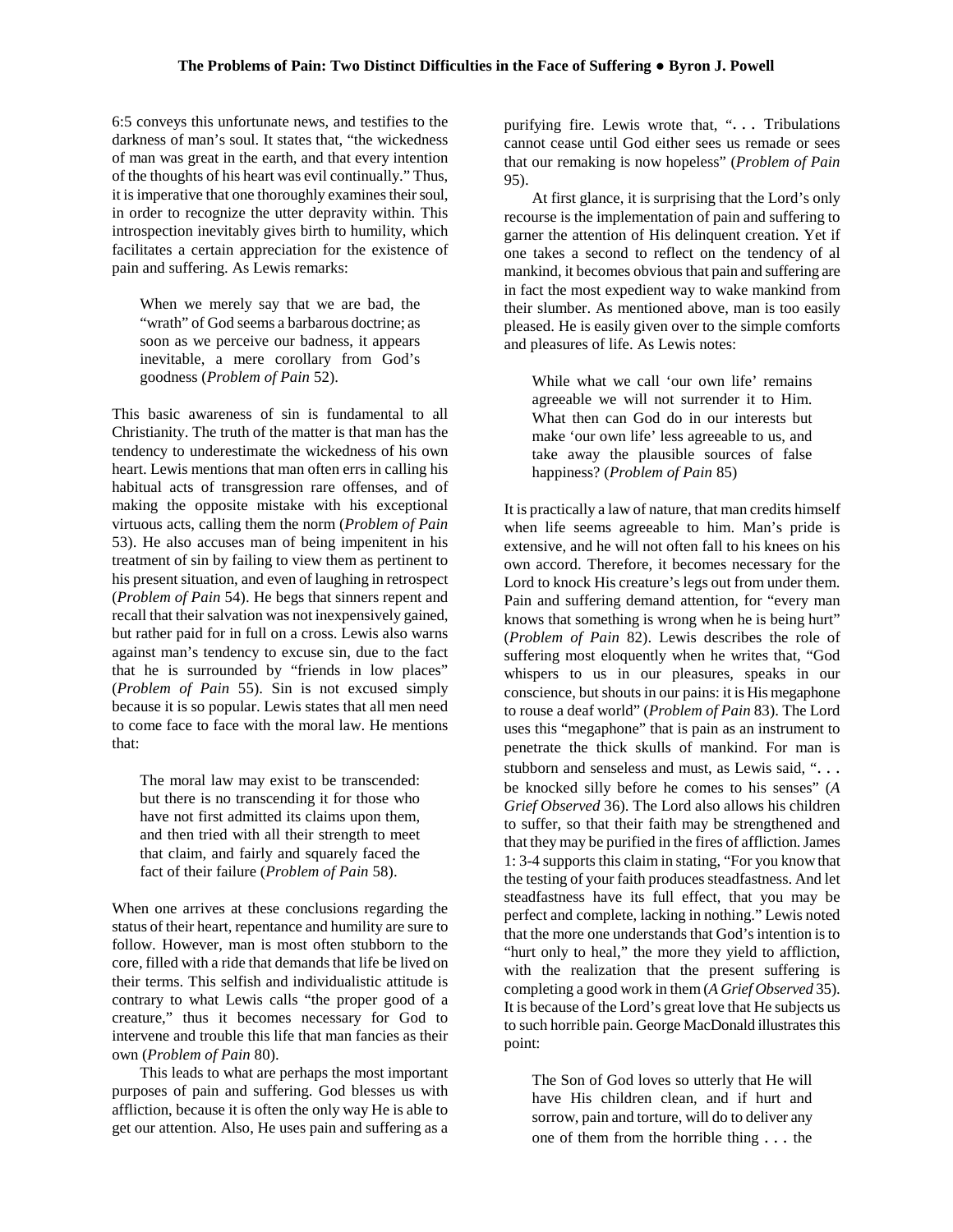loving Christ, though it hurts Him all the time, and though He feels every sting Himself, will do it (*God's Word to His Children* 125).

God's love is severe. He is holy, and must work in man, so that he might also be holy. Pain, although "a horrible instrument," is one that God often implements to carry out the process of sanctification (*Problem of Pain* 85). Lewis likens mankind to a "Divine work of art" that God continually rubs and scrapes at in order to make it glorious (*Problem of Pain* 38). Therefore, it becomes clear that although His children often squirm at the thought of pain, it is useful in making them what the Lord desires them to be. It is equally clear that pain and suffering are useful in testing and perfecting one's faith. Lewis notes that, "Only a real risk tests the reality of a belief" (*A Grief Observed* 21). There must be something at stake for man to truly rely on the Lord and take comfort in Him alone. Once again, man's tendency is to rely on himself. He is mercenary, and it is difficult for him to rely on anyone, let alone the Lord of the Universe, who remains unseen. This is precisely why it is so important for the Lord to take one of his legs out, so that he has no choice but to rely on the Lord as his crutch. Lewis compares his faith to a house of cards as he reflects upon how the Lord exposed the weakness of his faith:

He always knew that my temple was a house of cards. His only way of making me realize the fact was to knock it down (*A Grief Observed* 42).

The Lord knocks His children down only to pick them up again, and in so doing, raises them to new heights that were previously unreachable. He perfects them through affliction, pushing them beyond themselves.

*The Problem of Pain* alone is a great contribution to the literary world that provides many different explanations for the existence of pain and suffering in this world. However, one experiencing a great deal of pain and suffering first hand could certainly accuse Lewis of "whistling in the graveyard." But Lewis also penned a blatantly honest, first-hand account of suffering entitled *A Grief Observed*, which deals directly with the practical problem of pain as he copes with the death of his beloved wife Joy.

#### **The Practical Problem of Pain**

The aforementioned theodicies go a long way to dismiss the intellectual objections of those who cannot stomach a God who would ordain so many horrible manifestations of pain and suffering. However, to one who is staring suffering in the face, these intellectual explanations are far from consoling. In fact, Lewis

notices that intellectualizing the pain of his wife's death proved to be ineffective (*A Grief Observed* 31). Thus, the practical problem of pain is mostly unrelated to the intellectual problem that pain presents, and deals specifically with the difficulty in relating to God in the midst of pain and suffering.

*A Grief Observed* serves as an inside look into the realm of suffering. Lewis struggles with all the symptoms that accompany an immense loss, and is eventually granted healing when the Lord redeems his heartache for ultimate good. Lewis describes in great detail the course of misery that seemed both unrelenting and all encompassing.

Pain and Suffering are certainly experiences that are subject to degree. That is, not all suffering is equally as severe. However, if one has experienced suffering, they will not disagree that it is marked with an attitude of general lack of motivation. When one suffers, even the ordinary tasks of life become burdensome. Lewis remembers that even shaving became difficult for him, and concedes that, "It's easy to see why the lonely become untidy; finally, dirty and disgusting" (*A Grief Observed* 9). This is not the least bit surprising. When an individual experiences tremendous pain, it becomes difficult for them to find a reason to live, let alone brush their hair. Therefore, grieving individuals find work tremendously difficult, due to an overwhelming sense of apathy. Lewis was restless and felt that he was blessed with a most unwelcome gift, an abundance of time. Though he felt that nothing was worth starting, because he could not settle down, much less muster enough motivation to finish anything worthwhile (*A Grief Observed* 29).

Loneliness is often a likely companion to pain and suffering. Lewis mentioned that, "There is a sort of invisible blanket between the world and me" (*A Grief Observed* 7). He felt as if there was a sort of communicational chasm between him and the rest of the world. This is an emotion often shared amongst those who suffer. Lewis felt isolated from others, even to the point of writing, "Perhaps the bereaved ought to be isolated in special settlements like lepers" (*A Grief Observed* 13). Lewis even refers to the fact that his sons felt a sort of pity and embarrassment towards him. He felt alone, and the words of those who would attempt to offer comforting words to him seemed to be of little consequence. No doubt, suffering coincides with fear and isolation.

Another treacherous and predictable aspect of suffering is the self-centeredness of the whole affair. Lewis struggled greatly with this despicable truth, and it continually plagued him with guilt. He admitted that:

Part of every misery is, so to speak, the misery's shadow or reflection: the fact that you don't merely suffer but have to keep on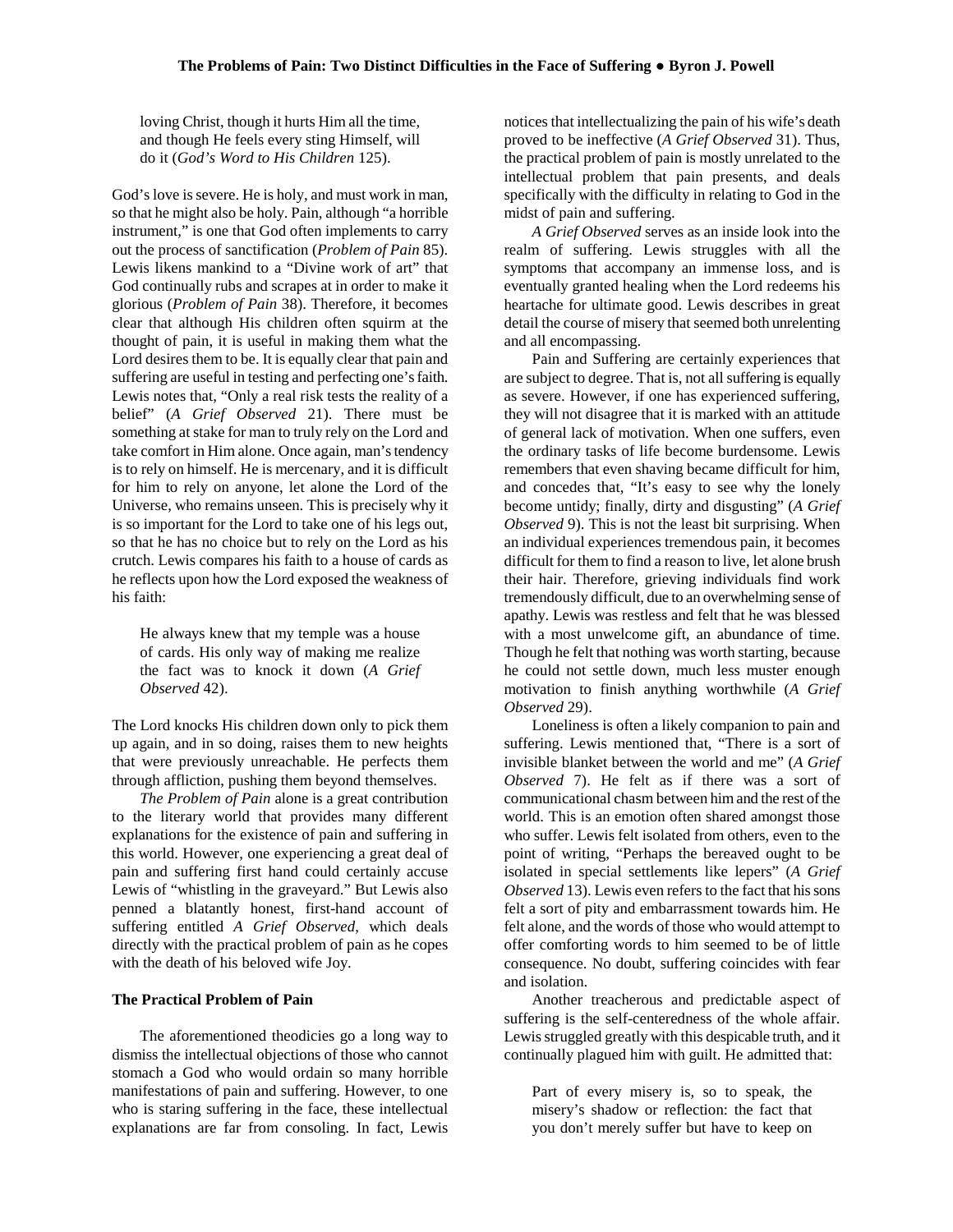thinking about the fact that you suffer (*A Grief Observed* 13).

The inward focus that grief often demands left Lewis feeling guilty for not mourning the passing of his wife as he ought. But the fact of the matter was that he thought of her constantly. He could not escape her memory if he wanted to (*A Grief Observed* 17). Actually, as he attempted to avoid those places that were of particular meaning to him and Joy, he discovered that the grief he experienced was not local at all (*A Grief Observed* 13). Once again, this should not come as a shock, for even an adolescent who has been dumped by his sweetheart knows that the pain is equally as real regardless of whether he is standing on the site of their first date or someplace that the couple never visited. Lewis was even tortured by the attempt to remember Joy accurately. He had seen her in so many different lights, that he could not picture her as he thought proper. Lewis was further confused when healing began to take it's course, leading him to feel better. This too elicited feelings of shame and guilt within him, as if it would be better for him to wallow in his unhappiness forever.

Despite all of these internal "demons" that one faces in the midst of suffering, the real difficulty becomes trying to maintain a positive relationship with God throughout prolonged trials. Lewis, though a man of great faith, experienced a sort of abandonment, as he felt shut out from God. He relays this message:

When you are happy, so happy that you have no sense of needing Him, so happy that you are tempted to feel His claims upon you as an interruption, if you remember yourself and turn to Him with gratitude and praise, you will be – or so it feels – welcomed with open arms. But go to Him when your need is desperate, when all other help is vain, and what do you find? A door slammed in your face, and a sound of bolting and double bolting on the inside (*A Grief Observed* 9).

His feelings of loneliness and isolation seemed to extend to his relationship with the Divine. He felt that the Lord turned away and would not hear him in his time of trouble. Certainly he was in no danger of disbelief. However, Lewis began to see that, "The real danger is of coming to believe such dreadful things about Him" (*A Grief Observed* 9). The idea he seems to present is that ceasing to believe in the Lord altogether would almost be better than believing inaccurate and horrible things about Him. But Lewis eventually began to see the Lord's method in all this madness. He began to see that it was not the Lord that was lending him a deaf ear, but rather his own frantic attempt to be heard

that deafened him from the voice he hoped to hear (*A Grief Observed* 38). He slowly realized that the Lord was exposing him for a fraud. Again, Lewis likened his faith to a house of cards. The Lord had not choice but to knock the house down in order to perfect it. Lewis learned a difficult lesson, namely that pain and suffering require much time to heal. He attempted to make a map of sorrow, but found that it was a process instead (*A Grief Observed* 47).

#### **Conclusion**

Lewis can never be charged of writing about something that he knew nothing about, for Lewis suffered a great pain. By the grace of God, he emerged on the other side of that pain, and through his brilliant prose, left his readers with a first-hand account of what suffering entails. Suffering will be ever-present on this side of Glory, and it will continue to be something that mankind struggles with. Despite numerous rational explanations for the existence of pain and suffering, there will be many who deny any Divine Being that would allow such horrendous affliction to occur. The philosophical problem of pain remains. Alas, pain is guaranteed to every man; therefore, the practical problem of pain is one which all individuals will eventually confront as well. Perhaps it behooves God's children to consider Lewis's conclusion:

Heaven will solve our problems, but not, I think, by showing us subtle reconciliations between all our apparently contradictory notions. The notions will all be knocked from under our feet. We shall see that there never was any problem (*A Grief Observed* 56).

Perhaps many of the theological questions that haunt mankind will prove to be "unanswerable" in the end. As far as the realm of suffering is concerned, solace can be discovered in the words of 1 Peter 2:21. "For to this you have been called, because Christ also suffered for you, leaving you an example, so that you might follow in his steps."

#### **Works Cited**

- Lewis, C.S. *A Grief Observed*, London: Faber, 6<sup>th</sup> edition, 1978.
- ———. *The Problem of Pain*, New York: Simon and Schuster, 1996.
- ———. "The Weight of Glory." *The Weight of Glory*, San Francisco: Harper, 2001.
- MacDonald, George. *God's Word to His Children*, New York: Funk and Wagnalls, 1887.
	- ———. *The Elect Lady*, London: Kegan Paul, Trench, Trubner and Co., Ltd., n.d. (Johannesen Reprint)